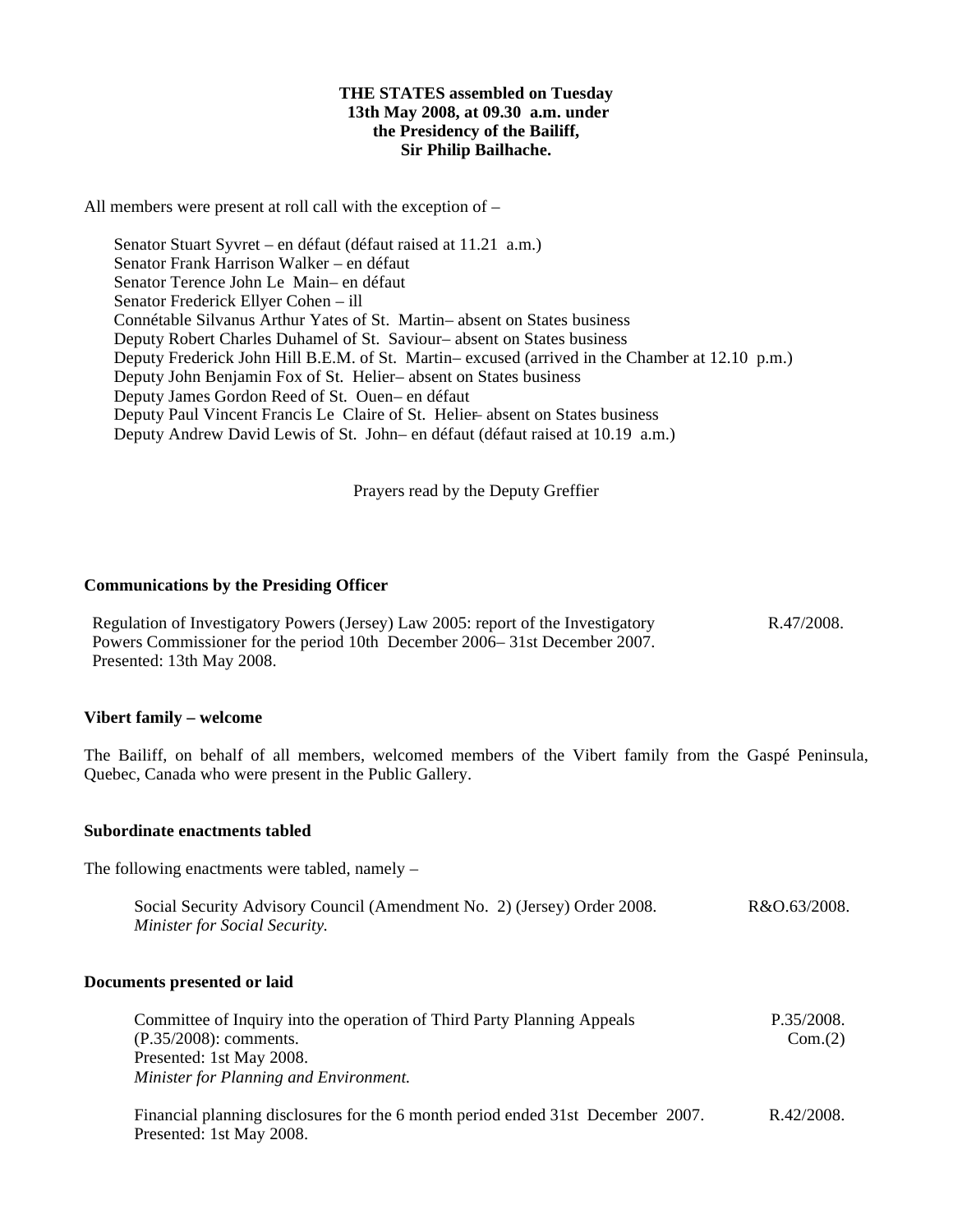*Minister for Treasury and Resources.*

| Environment Scrutiny Panel: Independent Review - Planned infrastructure for<br>implementing the Island's Waste Strategy and Consideration of possible alternative<br>approaches.<br>Presented: 2nd May 2008.<br><b>Environment Scrutiny Panel.</b>                        | R.43/2008.         |
|---------------------------------------------------------------------------------------------------------------------------------------------------------------------------------------------------------------------------------------------------------------------------|--------------------|
| Jersey Competition Regulatory Authority: re-appointment of member.<br>Presented: 6th May 2008.<br>Minister for Economic Development.                                                                                                                                      | R.44/2008.         |
| Land Transactions under Standing Order 168(3) –<br>(a) Gouray Youth Centre, Gorey Village, Grouville - lease - amendment;<br>(b) Beau Sejour, Mont Millais, St. Helier, JE2 4RA-lease.<br>Presented: 8th May 2008.<br>Minister for Treasury and Resources.                | R.45/2008.         |
| Jersey Financial Services Commission: annual report and accounts for 2007.<br>Presented: 13th May 2008.<br>Minister for Economic Development.                                                                                                                             | R.46/2008.         |
| Public Accounts Committee: Comments on the Reports by the Comptroller and<br>Auditor General on the Public Employees Contributory Retirement Scheme<br>("PECRS") and the Teachers Superannuation Fund ("TSF").<br>Presented: 13th May 2008.<br>Public Accounts Committee. | P.A.C.1/2008.      |
| Public Accounts Committee: Report on the States' £35m expenditure reductions.<br>Presented: 13th May 2008.<br>Public Accounts Committee.                                                                                                                                  | P.A.C.2/2008.      |
| Notification of lodged propositions                                                                                                                                                                                                                                       |                    |
| Draft Non-Profit Organizations (Jersey) Law 200- (P.63/2008): amendments.<br>Lodged: 13th May 2008.<br>Council of Ministers.                                                                                                                                              | P.63/2008.<br>Amd. |
| Draft Public Elections (Amendment No. 3) (Jersey) Law 200.<br>Lodged: 6th May 2008.<br>Privileges and Procedures Committee.                                                                                                                                               | P.65/2008.         |
| School milk: continued funding.<br>Lodged: 8th May 2008.<br>Deputy G.P. Southern of St. Helier.                                                                                                                                                                           | P.66/2008.         |
| Flu pandemic funding.<br>Lodged: 13th May 2008.<br>Minister for Treasury and Resources.                                                                                                                                                                                   | P.67/2008.         |
| Parish Rates: the States' liability.<br>Lodged: 13th May 2008.<br>Minister for Treasury and Resources.                                                                                                                                                                    | P.68/2008.         |
| Public Employees Contributory Retirement Scheme: Committee of Management -                                                                                                                                                                                                | P.69/2008.         |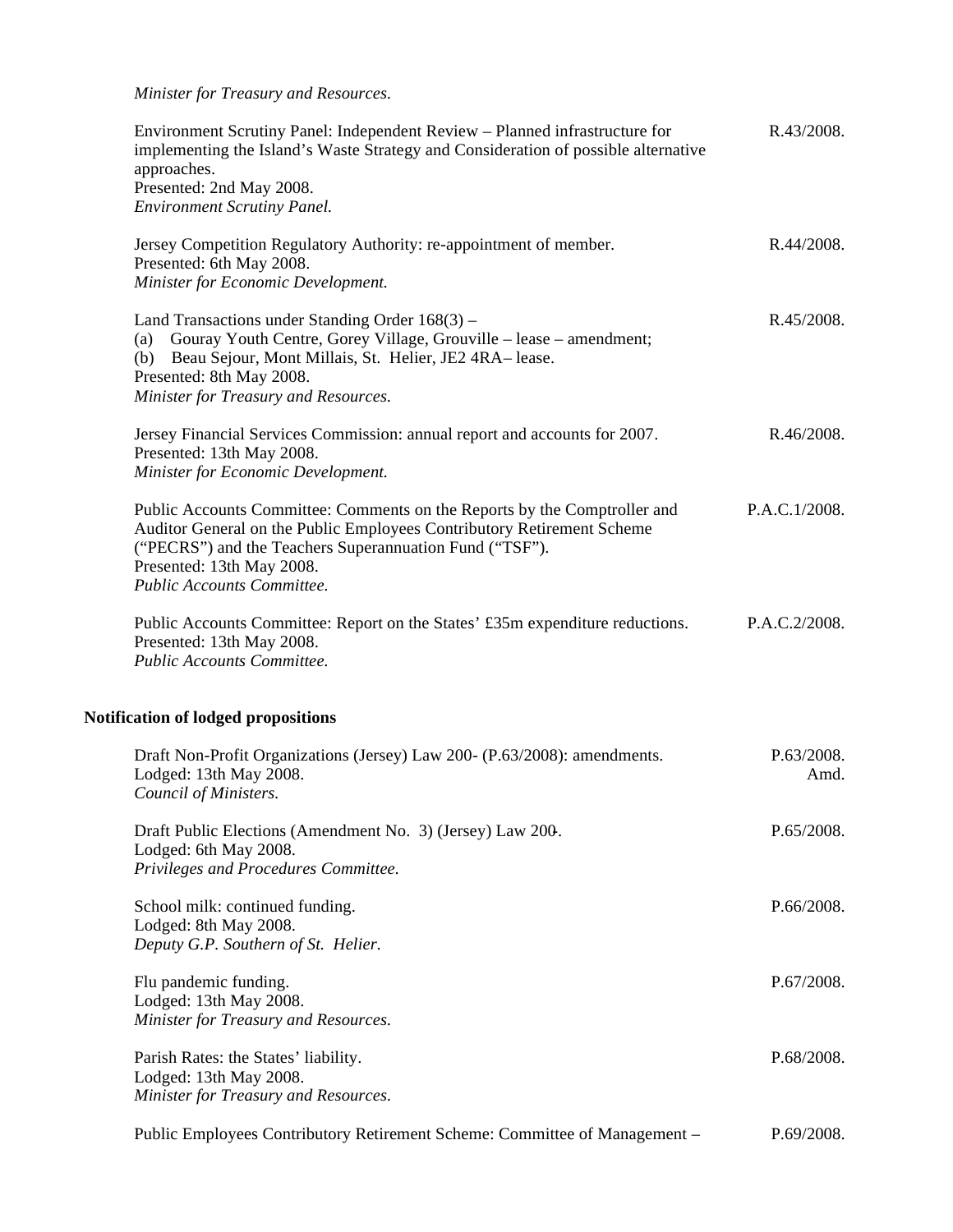appointment of Chairman. Lodged: 13th May 2008. *Minister for Treasury and Resources.*

Goods and Services Tax: receipts. Lodged: 13th May 2008. *Deputy G.P. Southern of St. Helier.*

#### **Withdrawal of lodged propositions**

THE STATES noted that, in accordance with Standing Order 34(1), the proposer of the following proposition lodged "au Greffe" had informed the Greffier of the States that it had been withdrawn –

Rent Control Tribunal: appointment of members. Lodged: 25th April 2008. *Minister for Housing.*

P.64/2008.

#### **Written Questions**

*(see Official Report/Hansard)*

The Minister for Home Affairs tabled an answer to a question asked by Deputy S.C. Ferguson of St. Brelade regarding the towing of vehicles.

The Minister for Treasury and Resources tabled an answer to a question asked by Deputy S.S.P.A. Power of St. Brelade regarding the impact of GST on taxi drivers.

The Minister for Health and Social Services tabled an answer to a question asked by Deputy P.V.F. Le Claire of St. Helier regarding cancer treatment in the Island.

The Minister for Planning and Environment tabled an answer to a question asked by Deputy S.S.P.A. Power of St. Brelade regarding the registration of caravans and motorhomes.

The Minister for Social Security tabled an answer to a question asked by Deputy P.V.F. Le Claire of St. Helier regarding the removal of prescription charges.

The Minister for Education, Sport and Culture tabled an answer to a question asked by Deputy S.S.P.A. Power of St. Brelade regarding the operational costs of the Aquasplash pool.

The Minister for Treasury and Resources tabled an answer to a question asked by Deputy S.S.P.A. Power of St. Brelade regarding GST itemisation on till receipts.

The Minister for Treasury and Resources tabled an answer to a question asked by Deputy G.P. Southern of St. Helier regarding GST and increases in indirect taxation.

The Minister for Treasury and Resources tabled an answer to a question asked by Deputy G.P. Southern of St. Helier regarding tax receipts from International businesses.

The Minister for Economic Development tabled an answer to a question asked by Deputy G.P. Southern of St. Helier regarding the funding of the finance industry.

The Minister for Treasury and Resources tabled an answer to a question asked by Deputy G.P. Southern of St. Helier regarding the average tax bill for Island residents.

The Minister for Housing tabled an answer to a question asked by Deputy G.P. Southern of St. Helier

P.70/2008.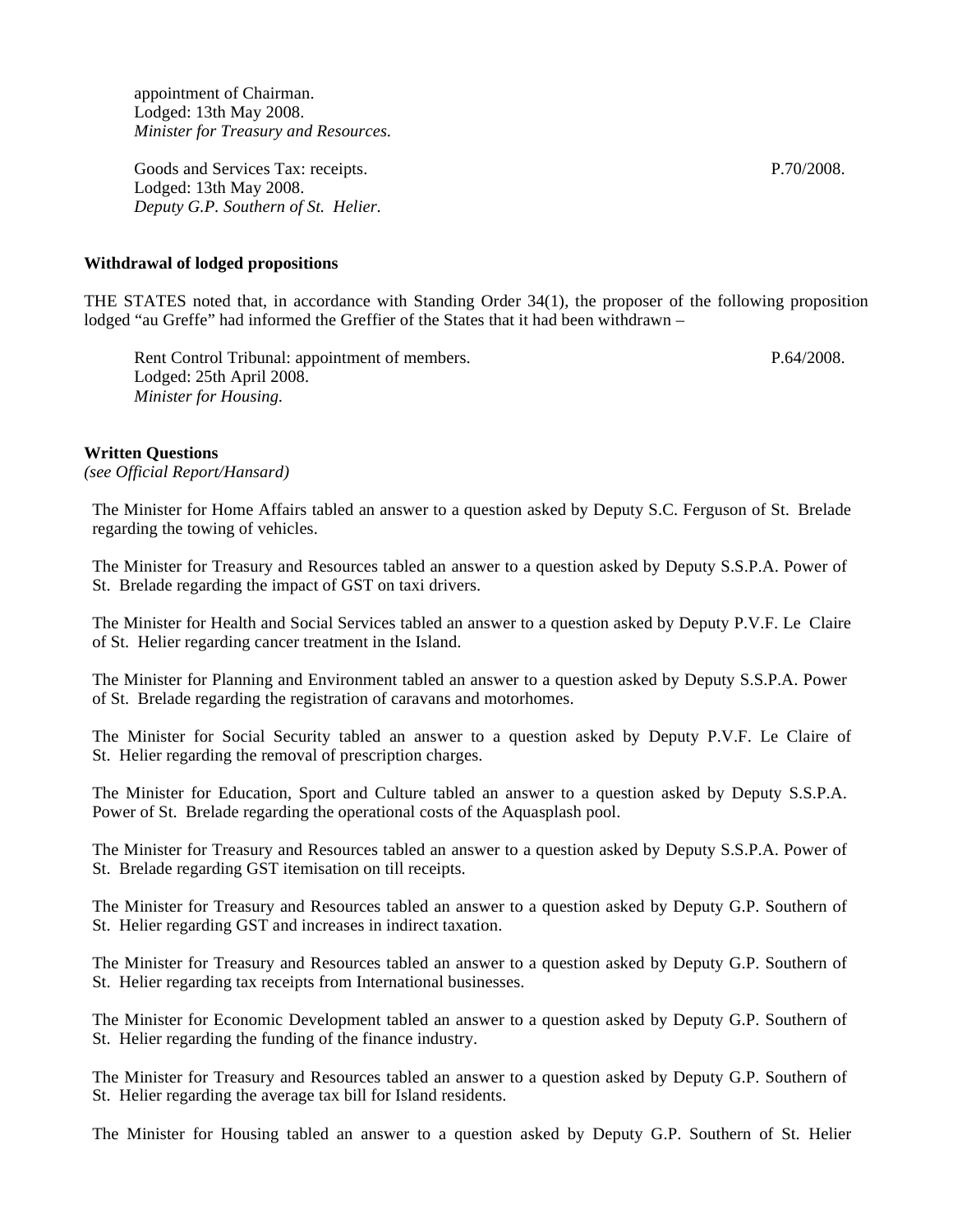regarding the findings of the Housing Needs Survey.

The Minister for Planning and Environment tabled an answer to a question asked by Deputy G.P. Southern of St. Helier regarding the findings of the Housing Needs Survey.

The Minister for Housing tabled an answer to a question asked by Deputy G.P. Southern of St. Helier regarding housing for older residents.

The Chief Minister tabled an answer to a question asked by Deputy G.P. Southern of St. Helier regarding the Housing Needs Survey.

The Minister for Social Security tabled an answer to a question asked by Deputy G.P. Southern of St. Helier regarding benefits for disabled persons.

The Minister for Education, Sport and Culture tabled an answer to a question asked by Deputy S. Pitman of St. Helier regarding sickness levels within the Youth Service.

The Minister for Home Affairs tabled an answer to a question asked by Deputy S. Pitman of St. Helier regarding the Working Group overseeing the investigation into historical child abuse.

The Minister for Home Affairs tabled an answer to a question asked by Deputy G.C.L. Baudains of St. Clement regarding police media releases.

The Minister for Transport and Technical Services tabled an answer to a question asked by Deputy G.C.L. Baudains of St. Clement regarding the recycling of solid waste.

The Minister for Home Affairs tabled an answer to a question asked by Deputy R.G. Le Hérissier of St. Saviour regarding the use of photographic and video material by the police.

The Chairman of the Environment Scrutiny Panel tabled an answer to a question asked by Deputy R.G. Le Hérissier of St. Saviour regarding a possible review of the provision of public transport.

The Minister for Treasury and Resources tabled an answer to a question asked by Deputy G.P. Southern of St. Helier regarding tax rates for different sectors of the economy.

#### **Oral Questions**

*(see Official Report/Hansard)*

Deputy I.J. Gorst of St. Clement asked a question of the Minister for Economic Development regarding the creation of a Jersey Bank Depositors' Compensation Scheme.

Deputy G.P. Southern of St. Helier asked a question of the Assistant Minister for Planning and Environment regarding the shortage of 2, 3 and 4-bed housing in the Island.

Deputy J.A. Martin of St. Helier asked a question of the Minister for Social Security regarding the phasingout of Income Support protection payments in October 2008.

Deputy I.J. Gorst of St. Clement asked a question of the Minister for Transport and Technical Services regarding changes to the waste strategy and the proposed Energy from Waste plant in the light of the Juniper report.

Deputy S.C. Ferguson of St. Brelade asked a question of the Minister for Transport and Technical Services regarding the extension of the central reservation at Bel Royal.

Deputy S.S.P.A. Power of St. Brelade asked a question of the Minister for Treasury and Resources regarding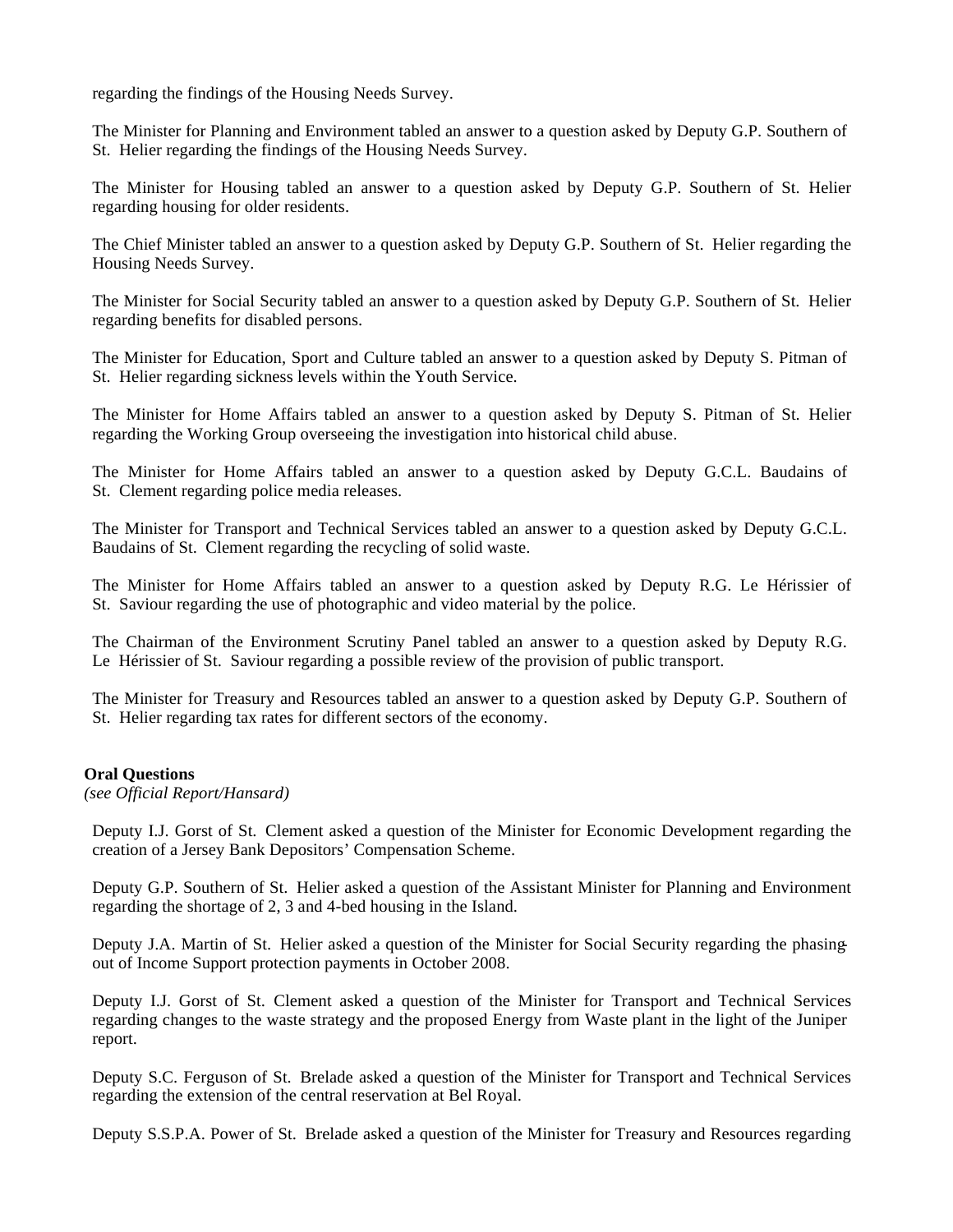the way in which Police overtime costs, as a result of the investigations relating to Haut de la Garenne and historical child abuse, would be met.

Deputy G.P. Southern of St. Helier asked a question of the Assistant Minister for Planning and Environment regarding the terms of reference for the Jersey Retail Study into the impact of a third supermarket.

Deputy G.C.L. Baudains of St. Clement asked a question of the Minister for Transport and Technical Services regarding combined speed humps and pedestrian crossings.

Deputy S.S.P.A. Power of St. Brelade asked a question of the Assistant Minister for Treasury and Resources regarding the re-use of the Bellevue site at Les Quennevais for Housing.

Deputy J.A. Martin of St. Helier asked a question of the Deputy Chief Minister regarding the introduction of the population register.

Deputy R.G. Le Hérissier of St. Saviour asked a question of the Minister for Education, Sport and Culture regarding staff on long-term sick leave.

Deputy R.G. Le Hérissier of St. Saviour asked a question of the Minister for Home Affairs regarding the introduction of mandatory criminal record checks for persons applying to work in care homes.

#### **Oral Questions without notice**

*(see Official Report/Hansard)*

The Minister for Treasury and Resources answered questions without notice from members.

The Chief Minister answered questions without notice from members.

#### **Statements on a matter of official responsibility**

*(see Official Report/Hansard)*

The Chairman of the Health, Social Security and Housing Scrutiny Panel made a statement regarding the scrutiny of the 'New Directions' Health and Social Services policy document.

#### **Committee of Inquiry into the operation of Third Party Planning Appeals P.35/2008.**

THE STATES commenced consideration of a proposition of Deputy C.J. Scott Warren of St. Saviour concerning the establishment of a Committee of Inquiry into the operation of Third Party Planning Appeals and rejected a proposition of Senator Michael Edward Vibert that, in accordance with Standing Order 79(1), the debate should be suspended and the relevant scrutiny panel should be requested to consider having the matter referred to it.

Members present voted as follows –

#### **POUR: 9 CONTRE: 32 ABSTAIN: 0**

Senator L. Norman<br>
Senator T.A. Le Sueur
Senator W. Kinnard Senator T.A. Le Sueur Senator P.F. Routier Senator B.E. Shenton Senator M.E. Vibert Connétable of St. Ouen Senator J.L. Perchard Connétable of St. Mary<br>
Connétable of Grouville Connétable of St. Clement Deputy P.J.D. Ryan  $(H)$ Deputy G.W.J. de Faye (H) Connétable of Trinity

Connétable of St. Clement<br>Connétable of St. Helier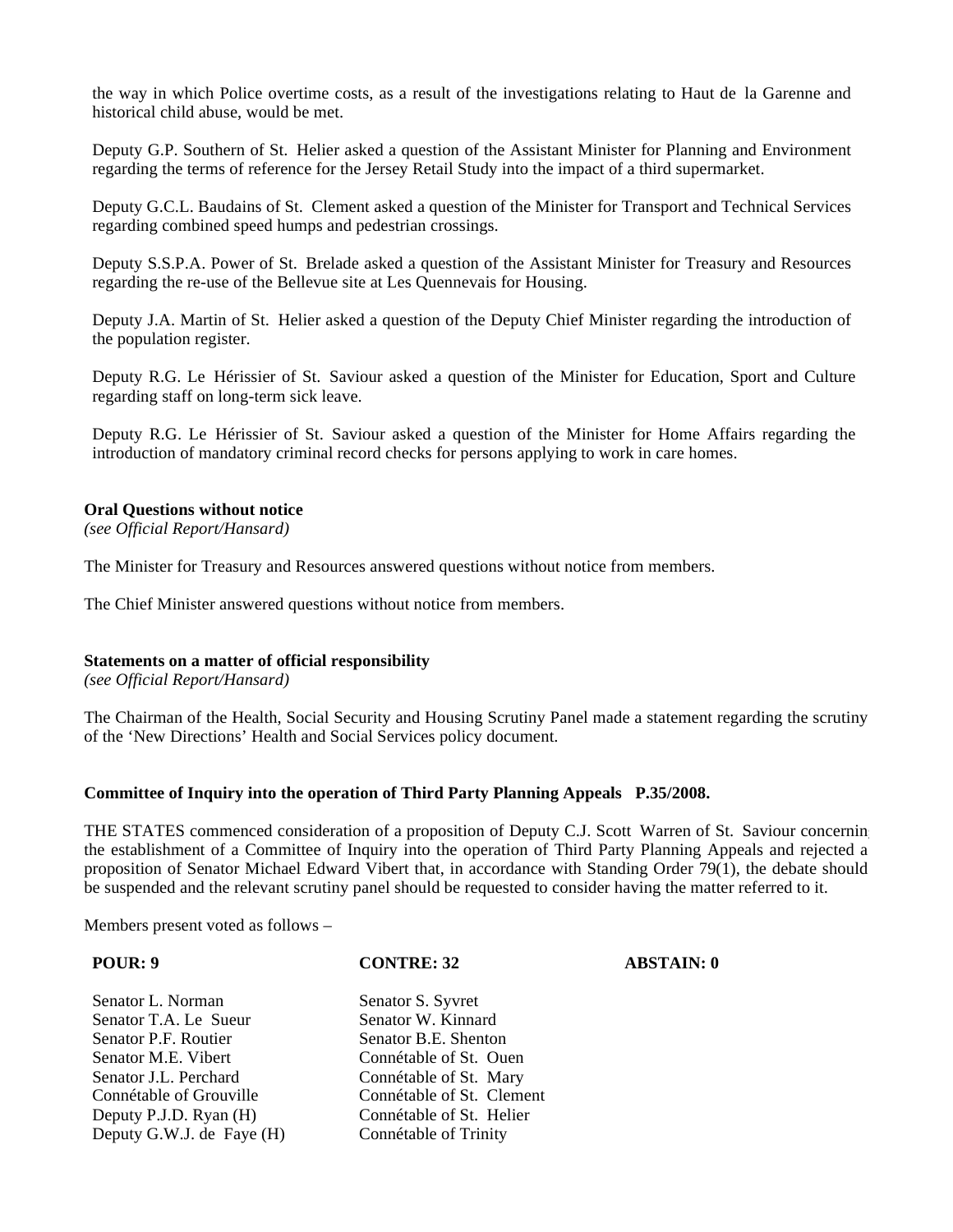Deputy of St. John Connétable of St. Lawrence Connétable of St. Brelade Connétable of St. Saviour Deputy A. Breckon (S) Deputy J.J. Huet (H) Deputy of St. Martin Deputy G.C.L. Baudains (C) Deputy C.J. Scott Warren (S) Deputy R.G. Le Hérissier (S) Deputy J.A. Martin (H) Deputy G.P. Southern (H) Deputy S.C. Ferguson (B) Deputy of Grouville Deputy of St. Peter Deputy J.A. Hilton (H) Deputy J.A.N. Le Fondré (L) Deputy D.W. Mezbourian (L) Deputy of Trinity Deputy S.S.P.A. Power (B) Deputy S. Pitman (H) Deputy A.J.D. Maclean (H) Deputy K.C. Lewis (S) Deputy I.J. Gorst (C) Deputy of St. Mary

THE STATES, having resumed consideration of the proposition of Deputy C.J. Scott Warren of St. Saviour concerning the establishment of a Committee of Inquiry into the operation of Third Party Planning Appeals, adopted the proposition and agreed –

- (a) to establish a Committee of Inquiry in order to examine the operation of Third Party Planning Appeals in the Royal Court for the first 12 months since its introduction and, if necessary, make recommendations for the future;
- (b) that the Committee of Inquiry should present its report to the States Assembly by the autumn of 2008;
- (c) to appoint the following persons as members of the Committee of Inquiry
	- (i) Mr. Rowland Anthony
	- (ii) Advocate Christopher Gerard Pellow Lakeman
	- (iii) Deputy Roy George Le Hérissier
	- (iv) Deputy Sean Seamus Patrick Augustine Power
	- (v) Deputy Celia Joyce Scott Warren;
- (d) (i) that the Committee should appoint a Chairman and Deputy Chairman from within its number;
	- (ii) in accordance with Standing Order  $146(5)(b)$  and (c)
		- (1) that the Deputy Chairman should, if required, preside in the absence of the Chairman; and
		- (2) that the quorum of the Committee should be 3.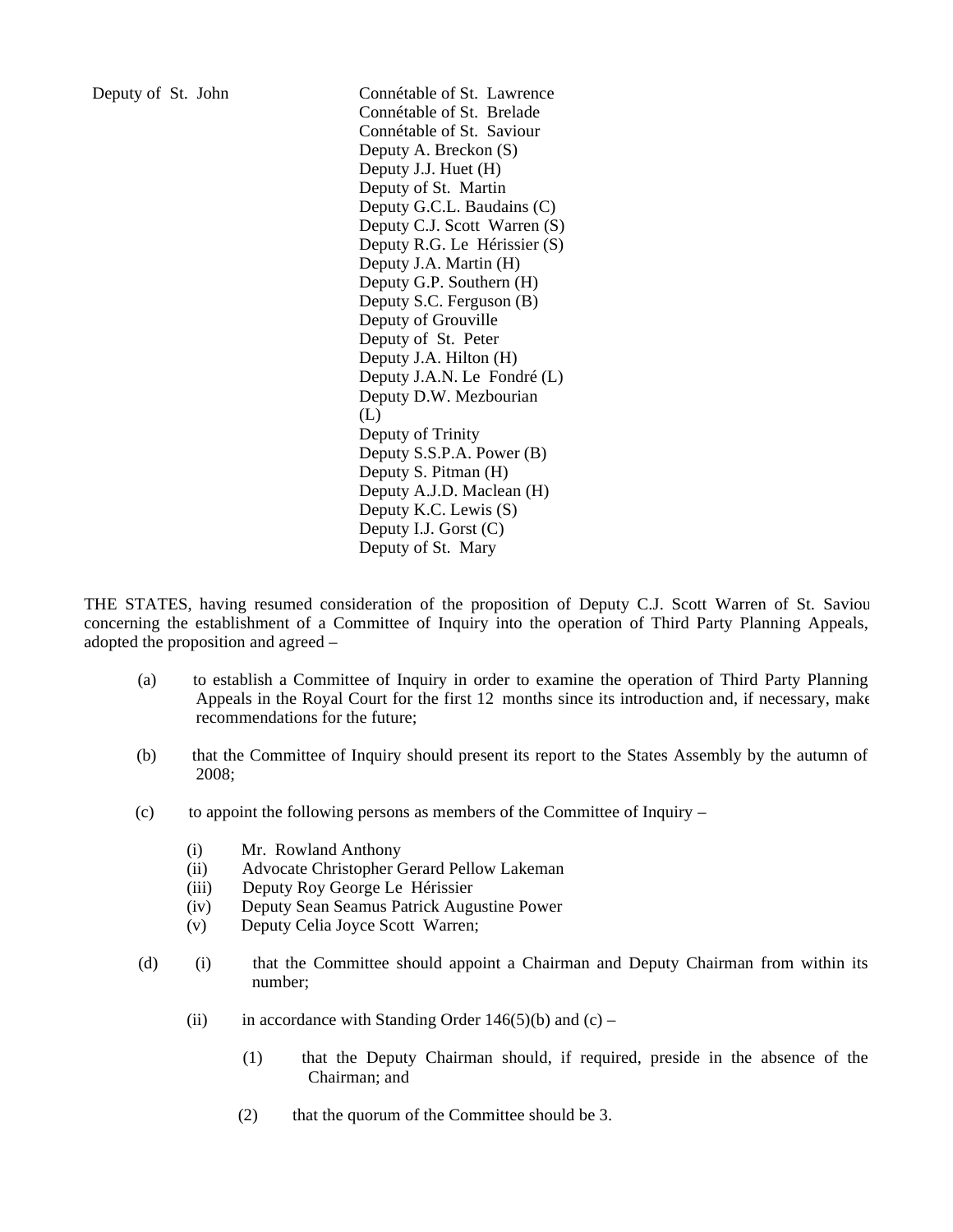Members present voted as follows –

#### **POUR: 38 CONTRE: 3 ABSTAIN: 0**

Deputy G.W.J. de Faye (H)

Senator L. Norman<br>
Senator W. Kinnard<br>
Senator J.L. Perchard Senator W. Kinnard<br>
Senator T.A. Le Sueur<br>
Deputy G.W.J. de Fa Senator P.F. Routier Senator B.E. Shenton Connétable of St. Ouen Connétable of St. Mary Connétable of St. Clement Connétable of St. Helier Connétable of Trinity Connétable of St. Lawrence Connétable of Grouville Connétable of St. Brelade Connétable of St. John Connétable of St. Saviour Deputy A. Breckon (S) Deputy J.J. Huet (H) Deputy of St. Martin Deputy G.C.L. Baudains (C) Deputy C.J. Scott Warren (S) Deputy R.G. Le Hérissier (S) Deputy J.A. Martin (H) Deputy G.P. Southern (H) Deputy S.C. Ferguson (B) Deputy P.J.D. Ryan (H) Deputy of Grouville Deputy of St. Peter Deputy J.A. Hilton (H) Deputy J.A.N. Le Fondré (L) Deputy D.W. Mezbourian (L) Deputy of Trinity Deputy S.S.P.A. Power (B) Deputy S. Pitman (H) Deputy A.J.D. Maclean (H) Deputy K.C. Lewis (S) Deputy of St. John Deputy I.J. Gorst (C) Deputy of St. Mary

Deputy Peter Nicholas Troy of St. Brelade, in accordance with the provisions of Standing Order 106(1)(a) declared an interest and withdrew from the Chamber for the duration of the debate.

#### **Change of Presidency**

The Bailiff retired from the Chamber during consideration of the Committee of Inquiry into the operation of Third Party Planning Appeals (P.35/2008) and the meeting continued under the Presidency of the Deputy Bailiff.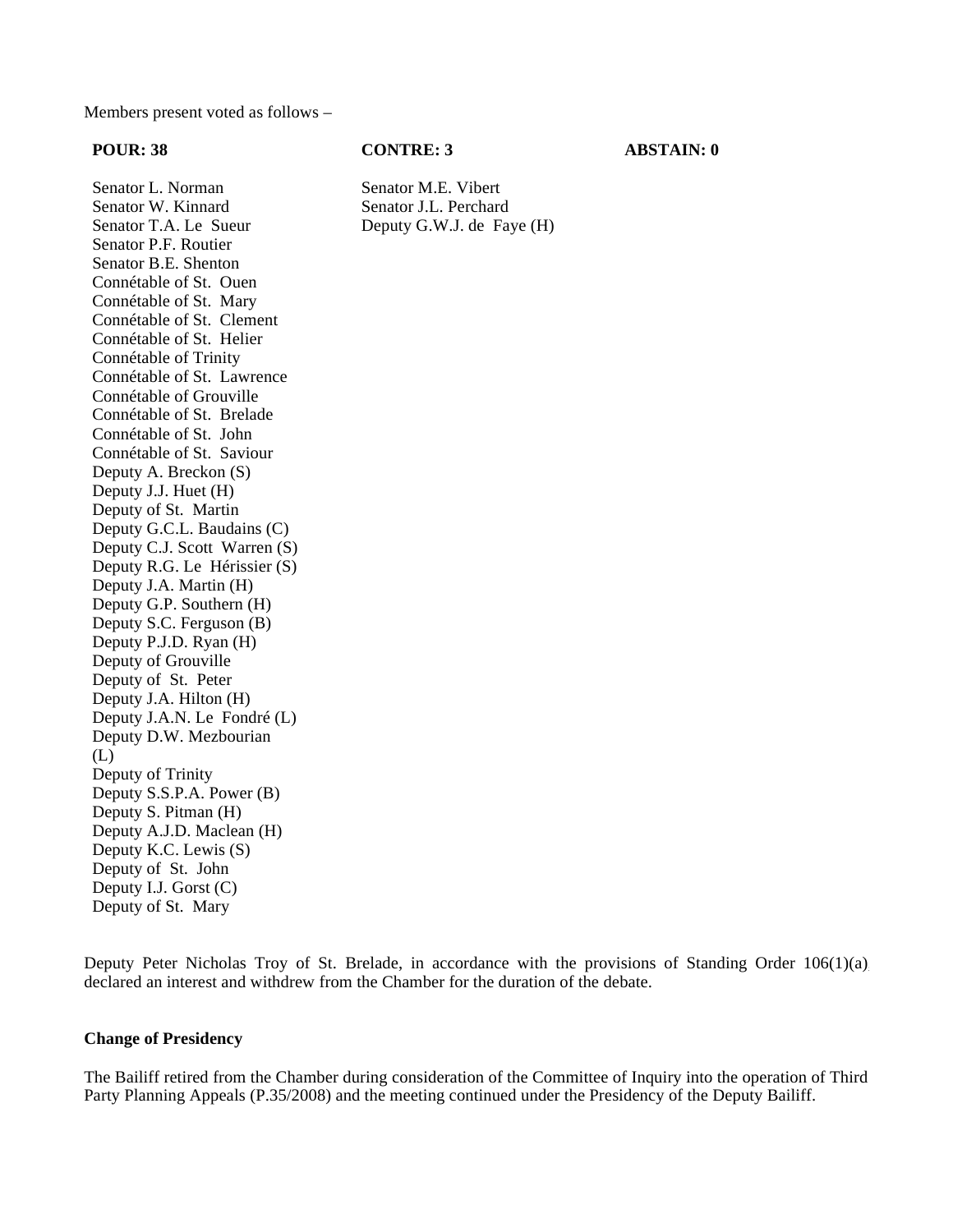### **Family Nursing and Home Care Debt P.46/2008**

THE STATES adopted a proposition of the Minister for Treasury and Resources concerning the debt of the Family Nursing and Home Care Service and agreed to take responsibility for the pre-1987 PECRS past service debt currently attributed to Family Nursing and Home Care, such debt having a capitalised value of £3,052,444 as at 31st December 2007; to make payments to PECRS of £7,463 monthly (subject to annual indexation) until 31st December 2083 or such earlier time as that debt was satisfied, to assume the same obligations in relation to the debt currently attributed to Family Nursing and Home Care as for its own share of the debt under P.190/2005, and to reduce the grant payment to Family Nursing and Home Care by £89,556 per annum (subject to annual indexation).

### **Channel Islands Lottery: Allocation of a percentage of profits for 2007-2008 P.47/2008**

THE STATES adopted a proposition of the Minister for Economic Development concerning the allocation of profits for the Channel Island Lottery and agreed, in accordance with the provisions of Regulation 4(5) of the Gambling (Channel Islands Lottery) (Jersey) Regulations 1975, that all monies standing to the credit of the Channel Islands Lottery (Jersey) Fund which had not already been set aside by the Minister (representing 80% of the total Jersey portion of the profits of the Channel Islands Lottery from 2007 and 2008) should be paid to the Association of Jersey Charities for the benefit of the community and the charitable needs of the Island.

Members present voted as follows –

**POUR: 33 CONTRE: 0 ABSTAIN: 0**

Senator W. Kinnard Senator P.F. Routier Senator B.E. Shenton Senator J.L. Perchard Connétable of St. Ouen Connétable of St. Mary Connétable of St. Clement Connétable of St. Lawrence Connétable of Grouville Connétable of St. Brelade Connétable of St. John Connétable of St. Saviour Deputy A. Breckon (S) Deputy J.J. Huet (H) Deputy of St. Martin Deputy G.C.L. Baudains (C) Deputy C.J. Scott Warren (S) Deputy R.G. Le Hérissier (S) Deputy J.A. Martin (H) Deputy G.P. Southern (H) Deputy of Grouville Deputy J.A. Hilton (H) Deputy G.W.J. de Faye (H) Deputy J.A.N. Le Fondré (L) Deputy D.W. Mezbourian (L) Deputy of Trinity Deputy S.S.P.A. Power (B) Deputy S. Pitman (H) Deputy A.J.D. Maclean (H) Deputy K.C. Lewis (S)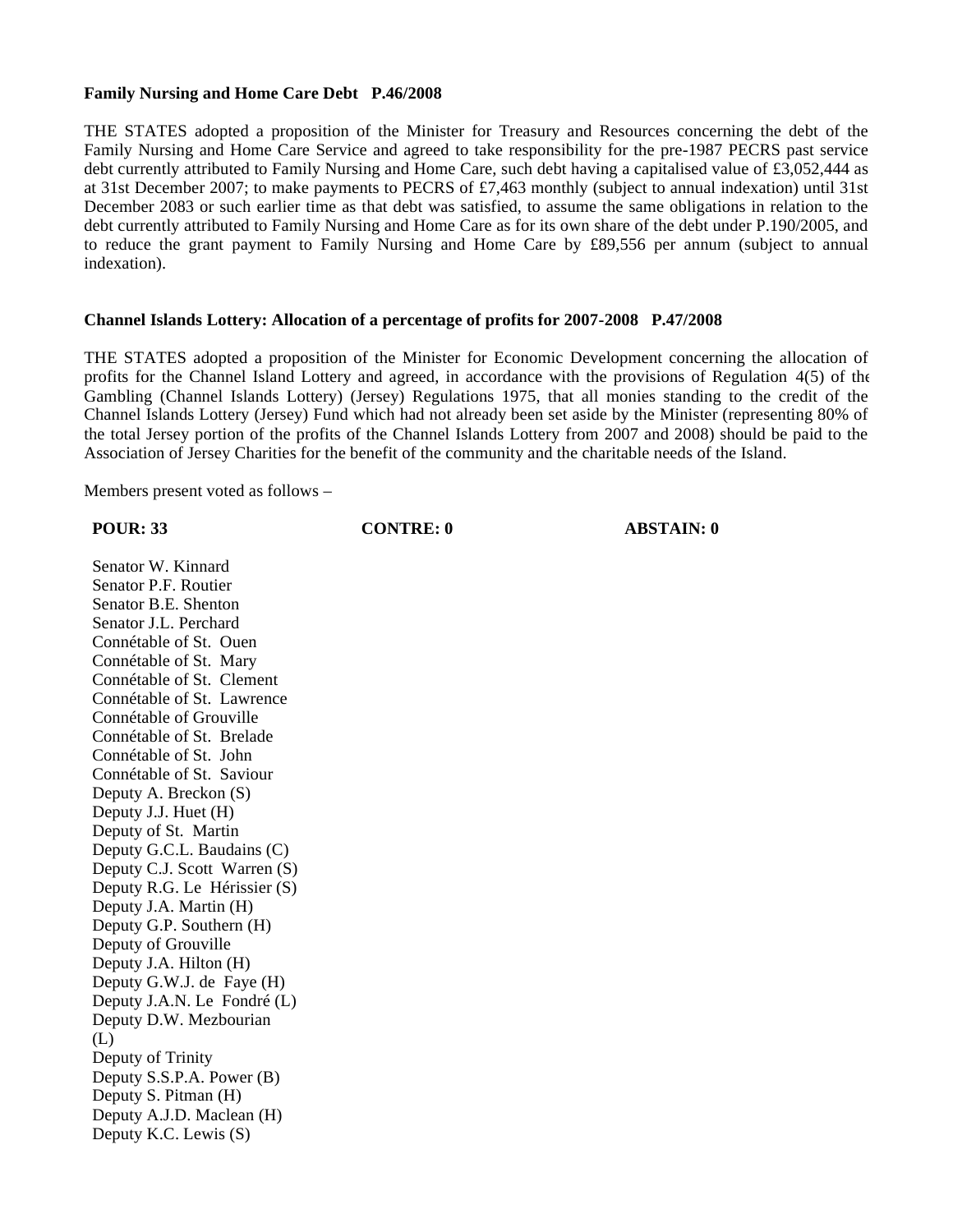Deputy of St. John Deputy I.J. Gorst (C) Deputy of St. Mary

### **Working Party to Review Appropriateness of Departmental Structure P.49/2008**

THE STATES rejected a proposition of Deputy Gerard Clifford Lemmens Baudains of St. Clement that –

- (a) a working party should be established to investigate the appropriateness of the internal structure of each Department of the States to ascertain whether it was fit for purpose and to report back to the States with its findings within 6 months; and,
- (b) the Privileges and Procedures Committee should be requested, in consultation with the Council of Ministers, to bring forward for approval by the States the proposed membership of the working party, which should comprise States members who were Ministers or Assistant Ministers and members who were not.

Members present voted as follows –

| <b>POUR: 20</b>              | <b>CONTRE: 21</b>         | <b>ABSTAIN: 0</b> |
|------------------------------|---------------------------|-------------------|
| Senator L. Norman            | Senator W. Kinnard        |                   |
| Senator J.L. Perchard        | Senator T.A. Le Sueur     |                   |
| Connétable of St. Clement    | Senator P.F. Routier      |                   |
| Connétable of St. Brelade    | Senator M.E. Vibert       |                   |
| Connétable of St. John       | Senator P.F.C. Ozouf      |                   |
| Deputy A. Breckon (S)        | Senator B.E. Shenton      |                   |
| Deputy J.J. Huet (H)         | Connétable of St. Ouen    |                   |
| Deputy of St. Martin         | Connétable of St. Mary    |                   |
| Deputy G.C.L. Baudains (C)   | Connétable of Trinity     |                   |
| Deputy P.N. Troy $(B)$       | Connétable of Grouville   |                   |
| Deputy C.J. Scott Warren (S) | Connétable of St. Saviour |                   |
| Deputy J.A. Martin (H)       | Deputy R.G. Le Hérissier  |                   |
|                              | (S)                       |                   |
| Deputy G.P. Southern (H)     | Deputy S.C. Ferguson (B)  |                   |
| Deputy of Grouville          | Deputy P.J.D. Ryan (H)    |                   |
| Deputy J.A.N. Le Fondré (L)  | Deputy of St. Peter       |                   |
| Deputy D.W. Mezbourian       | Deputy J.A. Hilton (H)    |                   |
| (L)                          |                           |                   |
| Deputy A.J.D. Maclean (H)    | Deputy G.W.J. de Faye (H) |                   |
| Deputy K.C. Lewis (S)        | Deputy of Trinity         |                   |
| Deputy I.J. Gorst $(C)$      | Deputy S.S.P.A. Power (B) |                   |
| Deputy of St. Mary           | Deputy S. Pitman (H)      |                   |
|                              | Deputy of St. John        |                   |

#### **Draft Legal Deposit (Jersey) Law 2007 (Appointed Day) Act 200- P.50/2008.**

THE STATES, in pursuance of Article 17(2) of the Legal Deposit (Jersey) Law 2007,made an Act entitled the Legal Deposit (Jersey) Law 2007 (Appointed Day) Act 2008.

#### **Draft Legal Deposit (Jersey) Regulations 200- P.51/2008**

THE STATES commenced consideration of the Draft Legal Deposit (Jersey) Regulations 200- and adopted the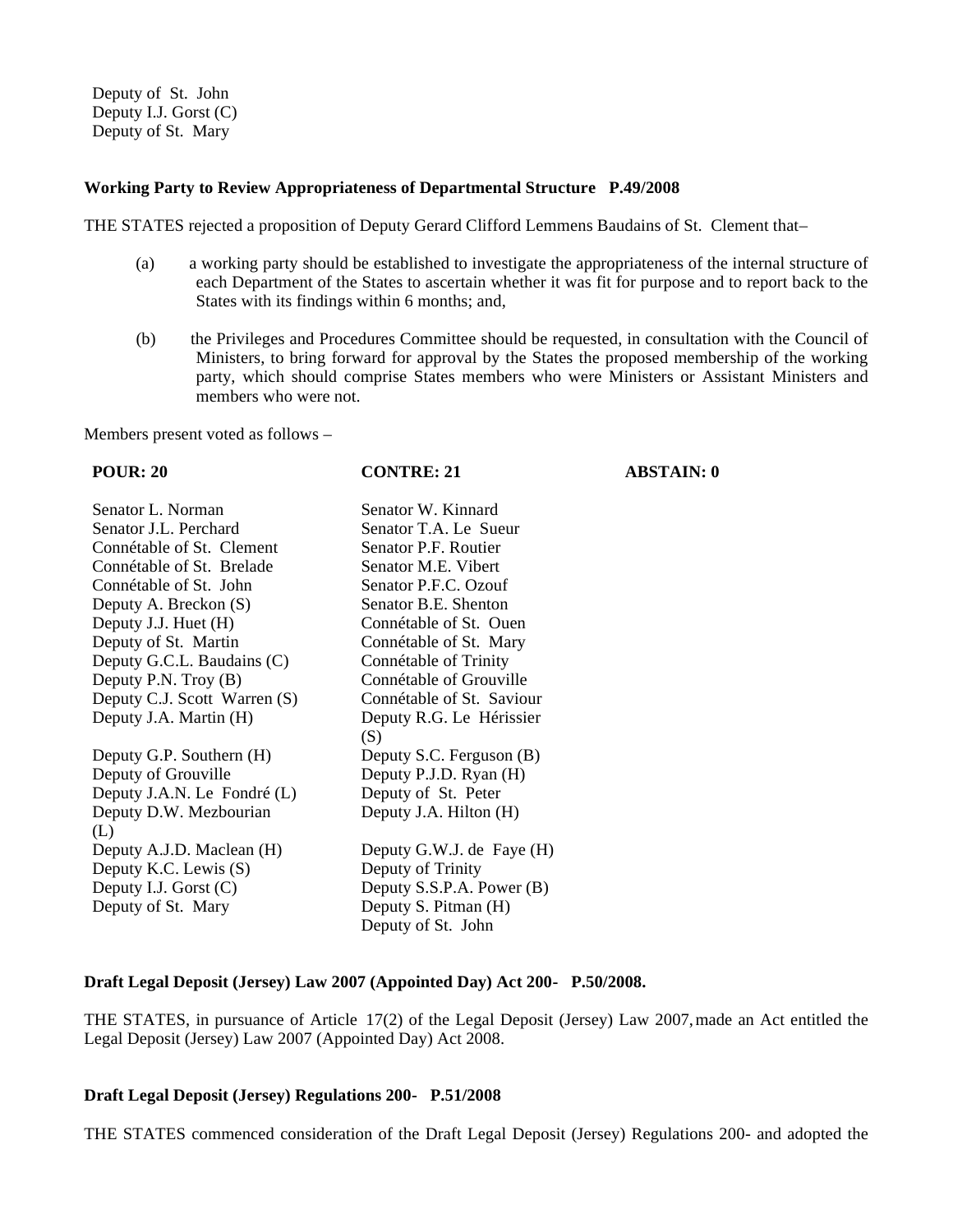principles.

THE STATES, having been informed that the relevant scrutiny panel had indicated that it did not wish to scrutinise the draft legislation, adopted Regulations 1 to 4.

Members present voted as follows –

| <b>POUR: 24</b>              | <b>CONTRE: 16</b>           | <b>ABSTAIN: 0</b> |
|------------------------------|-----------------------------|-------------------|
| Senator L. Norman            | Senator B.E. Shenton        |                   |
| Senator W. Kinnard           | Connétable of St. Ouen      |                   |
| Senator T.A. Le Sueur        | Connétable of Trinity       |                   |
| Senator P.F. Routier         | Connétable of St. Lawrence  |                   |
| Senator M.E. Vibert          | Connétable of St. Brelade   |                   |
| Senator P.F.C. Ozouf         | Connétable of St. John      |                   |
| Senator J.L. Perchard        | Connétable of St. Saviour   |                   |
| Connétable of St. Mary       | Deputy of St. Martin        |                   |
| Connétable of St. Clement    | Deputy G.C.L. Baudains (C)  |                   |
| Connétable of Grouville      | Deputy P.N. Troy (B)        |                   |
| Deputy A. Breckon (S)        | Deputy of St. Peter         |                   |
| Deputy J.J. Huet (H)         | Deputy G.W.J. de Faye (H)   |                   |
| Deputy C.J. Scott Warren (S) | Deputy J.A.N. Le Fondré (L) |                   |
| Deputy R.G. Le Hérissier (S) | Deputy D.W. Mezbourian      |                   |
|                              | (L)                         |                   |
| Deputy J.A. Martin (H)       | Deputy I.J. Gorst $(C)$     |                   |
| Deputy S.C. Ferguson (B)     | Deputy of St. Mary          |                   |
| Deputy P.J.D. Ryan (H)       |                             |                   |
| Deputy of Grouville          |                             |                   |
| Deputy J.A. Hilton (H)       |                             |                   |

THE STATES, in pursuance of Articles 3(2), 6(2) and 16 of the Legal Deposit (Jersey) Law 2007, made Regulations entitled the Legal Deposit (Jersey) Regulations 2008.

## **Draft Civil Aviation (Jersey) Law 200- P.53/2008**

THE STATES commenced consideration of the Draft Civil Aviation (Jersey) Law 200- and adopted the principles.

Members present voted as follows –

Connétable of St. Clement

Deputy of Trinity

Deputy of St. John

Deputy S.S.P.A. Power (B) Deputy S. Pitman (H) Deputy A.J.D. Maclean (H)

| <b>POUR: 30</b>        | <b>CONTRE: 4</b>             | <b>ABSTAIN: 2</b>             |
|------------------------|------------------------------|-------------------------------|
| Senator L. Norman      | Deputy of St. Martin         | Deputy D.W. Mezbourian<br>(L) |
| Senator T.A. Le Sueur  | Deputy G.C.L. Baudains (C)   | Deputy of St. Mary            |
| Senator P.F. Routier   | Deputy R.G. Le Hérissier (S) |                               |
| Senator P.F.C. Ozouf   | Deputy S. Pitman (H)         |                               |
| Connétable of St. Ouen |                              |                               |
| Connétable of St. Mary |                              |                               |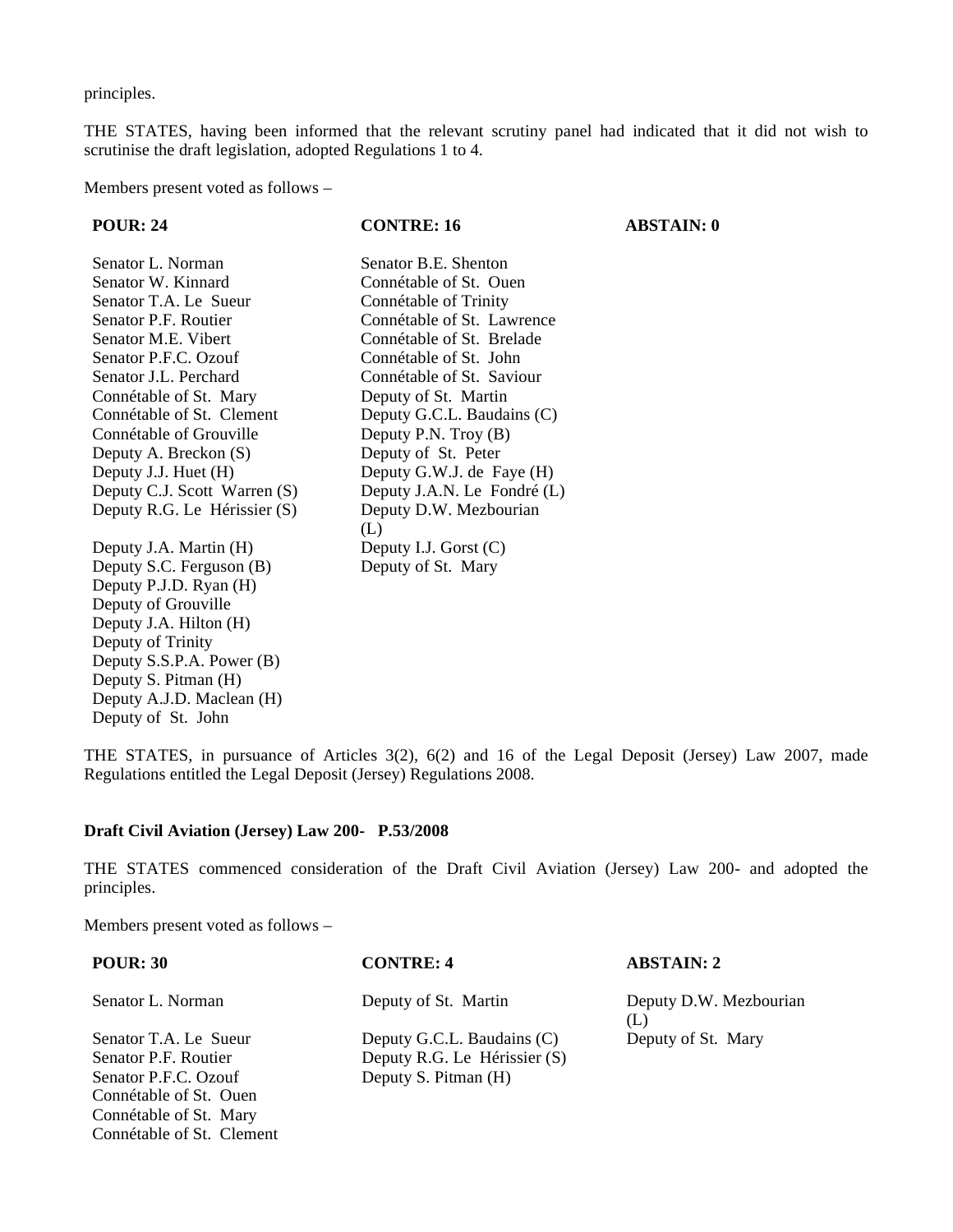Connétable of Trinity Connétable of St. Lawrence Connétable of Grouville Connétable of St. Brelade Connétable of St. John Connétable of St. Saviour Deputy A. Breckon (S) Deputy P.N. Troy (B) Deputy C.J. Scott Warren (S) Deputy J.A. Martin (H) Deputy S.C. Ferguson (B) Deputy P.J.D. Ryan (H) Deputy of Grouville Deputy of St. Peter Deputy J.A. Hilton (H) Deputy G.W.J. de Faye (H) Deputy J.A.N. Le Fondré (L) Deputy of Trinity Deputy S.S.P.A. Power (B) Deputy A.J.D. Maclean (H) Deputy K.C. Lewis (S) Deputy of St. John Deputy I.J. Gorst (C)

THE STATES, having been informed that the relevant scrutiny panel had indicated that it did not wish to scrutinise the draft legislation, adopted Articles 1 to 11.

THE STATES adopted Articles 12 to 18.

THE STATES adopted Articles 19 to 25 and the Schedule.

THE STATES, subject to the sanction of Her Most Excellent Majesty in Council, adopted the Civil Aviation (Jersey) Law 200-.

#### **Arrangement of public business for future meetings**

THE STATES, adopting a proposition of the Chairman of the Privileges and Procedures Committee, agreed that, in accordance with Standing Order 26(7), as the matter was of such urgency and importance that it would be prejudicial to Jersey to delay its debate, the minimum lodging period applicable to P.65/2008 (Draft Public Elections (Amendment No. 3) (Jersey) Law  $200$ ) should be reduced to 4 weeks to enable debate on 3rd June 2008, and to allow sufficient time for Amendment No. 3 to be sanctioned by Privy Council in advance of elections in the autumn.

Members present voted as follows –

| <b>POUR: 22</b>            | <b>CONTRE: 12</b>        | <b>ABSTAIN: 0</b> |
|----------------------------|--------------------------|-------------------|
| Senator L. Norman          | Senator T.A. Le Sueur    |                   |
| Connétable of St. Mary     | Senator P.F. Routier     |                   |
| Connétable of St. Clement  | Deputy A. Breckon (S)    |                   |
| Connétable of Trinity      | Deputy of St. Martin     |                   |
| Connétable of St. Lawrence | Deputy P.N. Troy (B)     |                   |
| Connétable of Grouville    | Deputy R.G. Le Hérissier |                   |
|                            | (S)                      |                   |
| Connétable of St. Brelade  | Deputy J.A. Martin (H)   |                   |
|                            |                          |                   |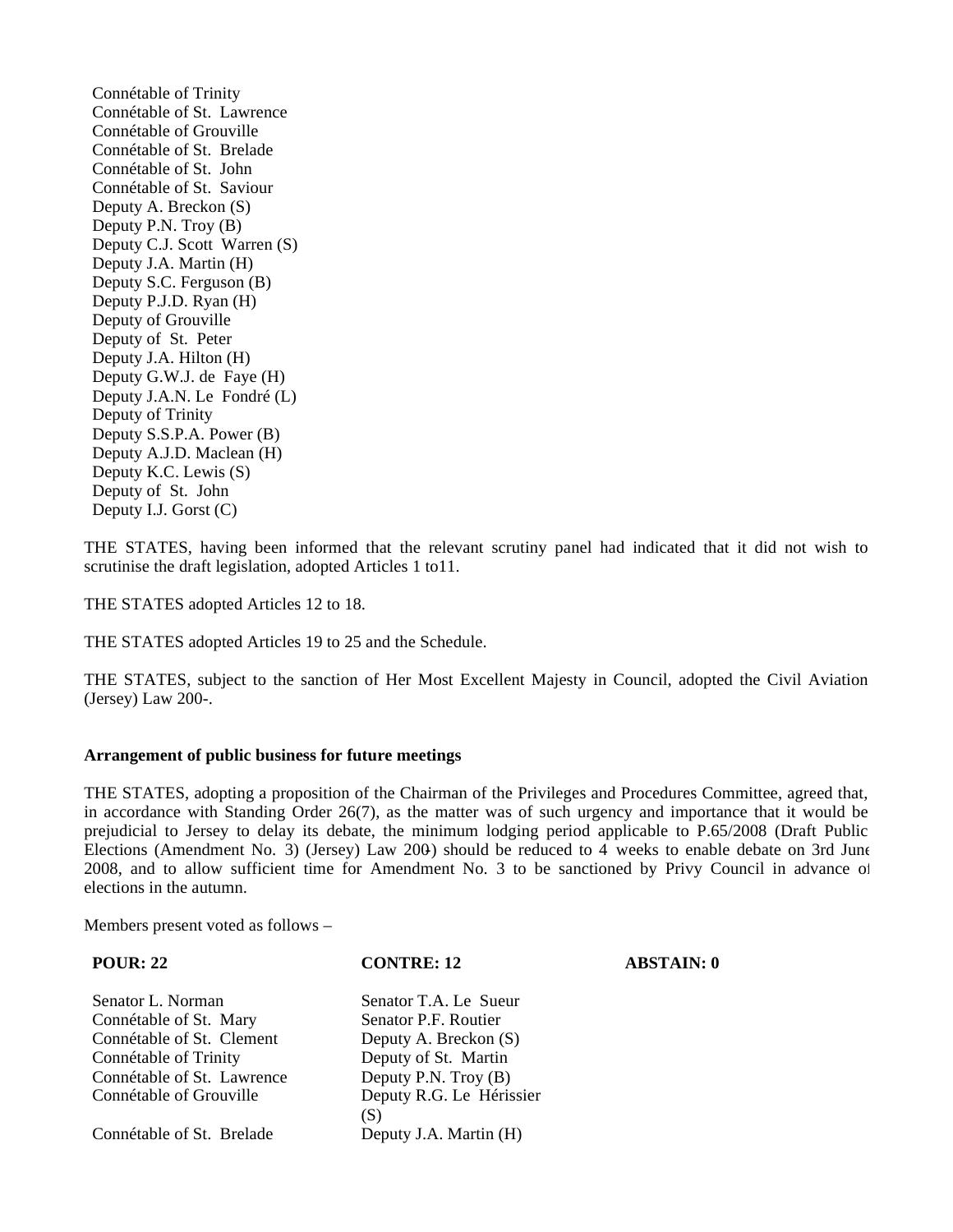Connétable of St. John Deputy G.P. Southern (H)<br>Connétable of St. Saviour Deputy S.C. Ferguson (B) Connétable of St. Saviour<br>Deputy J.J. Huet (H) Deputy G.C.L. Baudains  $(C)$ Deputy C.J. Scott Warren (S) Deputy K.C. Lewis (S) Deputy P.J.D. Ryan (H) Deputy of Grouville Deputy of St. Peter Deputy J.A. Hilton (H) Deputy J.A.N. Le Fondré (L) Deputy D.W. Mezbourian  $(L)$ Deputy of Trinity Deputy A.J.D. Maclean (H) Deputy I.J. Gorst (C) Deputy of St. Mary

Deputy G.W.J. de Faye (H)<br>Deputy S. Pitman (H)

THE STATES agreed the following arrangement of public business for future meetings proposed, as amended, by the Chairman of the Privileges and Procedures Committee in accordance with the provisions of Standing Order 88  $(3)$  –

#### **3rd June 2008**

| Draft Crime (Disorderly Conduct and Harassment) (Jersey) Law 200-<br>Lodged: 7th April 2008.<br>Minister for Home Affairs.                                          | P.55/2008.         |
|---------------------------------------------------------------------------------------------------------------------------------------------------------------------|--------------------|
| Drainage Law: service of notices on owners.<br>Lodged: 9th April 2008.<br>Senator B.E. Shenton.                                                                     | P.57/2008.         |
| Draft Regulation of Investigatory Powers (British Broadcasting Corporation)<br>(Jersey) Regulations 200-.<br>Lodged: 16th April 2008.<br>Minister for Home Affairs. | P.59/2008.         |
| Esplanade Quarter, St. Helier: Masterplan.<br>Lodged: 16th April 2008.<br>Council of Ministers.                                                                     | P.60/2008.         |
| Draft Marriage and Civil Status (Amendment No. 2) (Jersey) Law 200.<br>Lodged: 21st April 2008.<br>Minister for Home Affairs.                                       | P.61/2008.         |
| Draft Non-Profit Organizations (Jersey) Law 200-.<br>Lodged: 22nd April 2008.<br>Council of Ministers.                                                              | P.63/2008.         |
| Draft Non-Profit Organizations (Jersey) Law 200- (P.63/2008): amendments.<br>Lodged: 13th May 2008.<br>Council of Ministers.                                        | P.63/2008.<br>Amd. |
| Draft Public Elections (Amendment No. 3) (Jersey) Law 200.<br>Lodged: 6th May 2008.<br>Privileges and Procedures Committee.                                         | P.65/2008.         |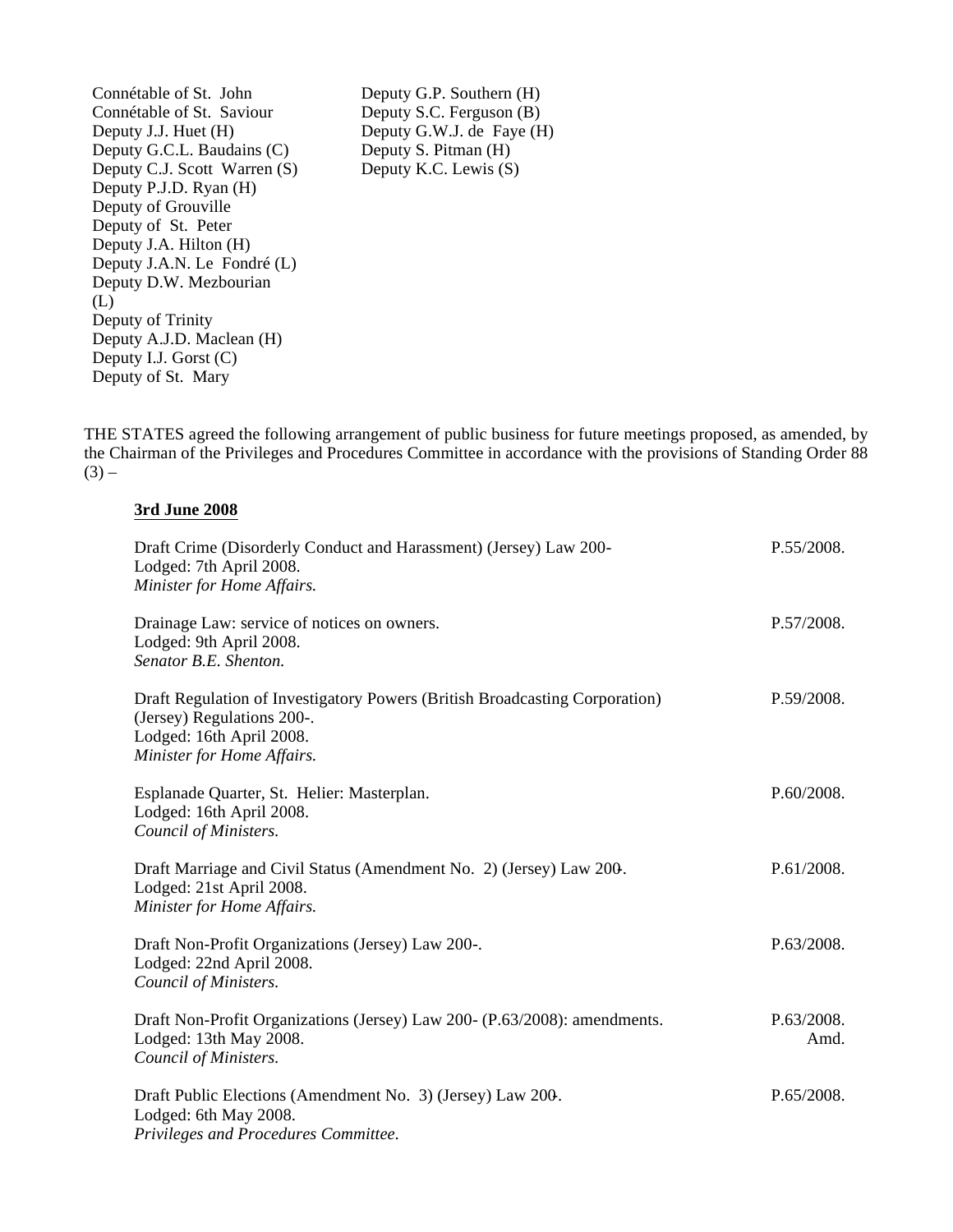| School milk: continued funding.<br>Lodged: 8th May 2008.<br>Deputy G.P. Southern of St. Helier.                                                                                                | P.66/2008.                |
|------------------------------------------------------------------------------------------------------------------------------------------------------------------------------------------------|---------------------------|
| Public Employees Contributory Retirement Scheme: Committee of Management -<br>appointment of Chairman.<br>Lodged: 13th May 2008.<br>Minister for Treasury and Resources.                       | P.69/2008.                |
| 17th June 2008                                                                                                                                                                                 |                           |
| Draft Taxation (Land Transactions) (Jersey) Law 200-.<br>Lodged: 4th December 2007.<br>Minister for Treasury and Resources.<br>(Principles adopted on 12th March 2008)                         | P.185/2007.               |
| Draft Taxation (Land Transactions) (Jersey) Law 200- (P.185/2007): comments.<br>Presented: 10th March 2008.<br>Corporate Services Scrutiny Panel.                                              | P.185/2007.<br>Com.       |
| Draft Taxation (Land Transactions) (Jersey) Law 200- (P.185/2007): amendments.<br>Lodged: 26th February 2008.<br>Minister for Treasury and Resources.                                          | P.185/2007.<br>Amd.       |
| Jersey Enterprise Board Limited: proposed establishment.<br>Lodged: 19th December 2007.<br>Council of Ministers.                                                                               | P.194/2007.               |
| Jersey Enterprise Board Limited: proposed establishment (P.194/2007) –<br>amendment.<br>Lodged: 28th December 2007.<br>Deputy J.B. Fox of St. Helier.                                          | P.194/2007.<br>Amd.       |
| Jersey Enterprise Board Limited: proposed establishment (P.194/2007) –<br>amendment $- (P.194/2007$ Amd.) $-$ comments.<br>Presented: 11th April 2008.<br>Minister for Treasury and Resources. | P.194/2007.<br>Amd.Com.   |
| Jersey Enterprise Board Limited: proposed establishment (P.194/2007) –<br>amendment (P.194/2007 Amd.)- amendment.<br>Lodged: 9th April 2008.<br>Deputy J.B. Fox of St. Helier.                 | P.194/2007.<br>Amd.Amd.   |
| Jersey Enterprise Board Limited: proposed establishment (P.194/2007) – third<br>amendment.<br>Lodged: 19th February 2008.<br>Public Accounts Committee.                                        | P.194/2007.<br>Amd. $(3)$ |
| Millennium Town Park: Funding from Strategic Reserve.<br>Lodged: 3rd January 2008.<br>Deputy G.P. Southern of St. Helier.                                                                      | P.1/2008.                 |
| Millennium Town Park: Funding from Strategic Reserve (P.1/2008) – comments.<br>Presented: 26th February 2008.<br>Minister for Treasury and Resources.                                          | P.1/2008.<br>Com.         |